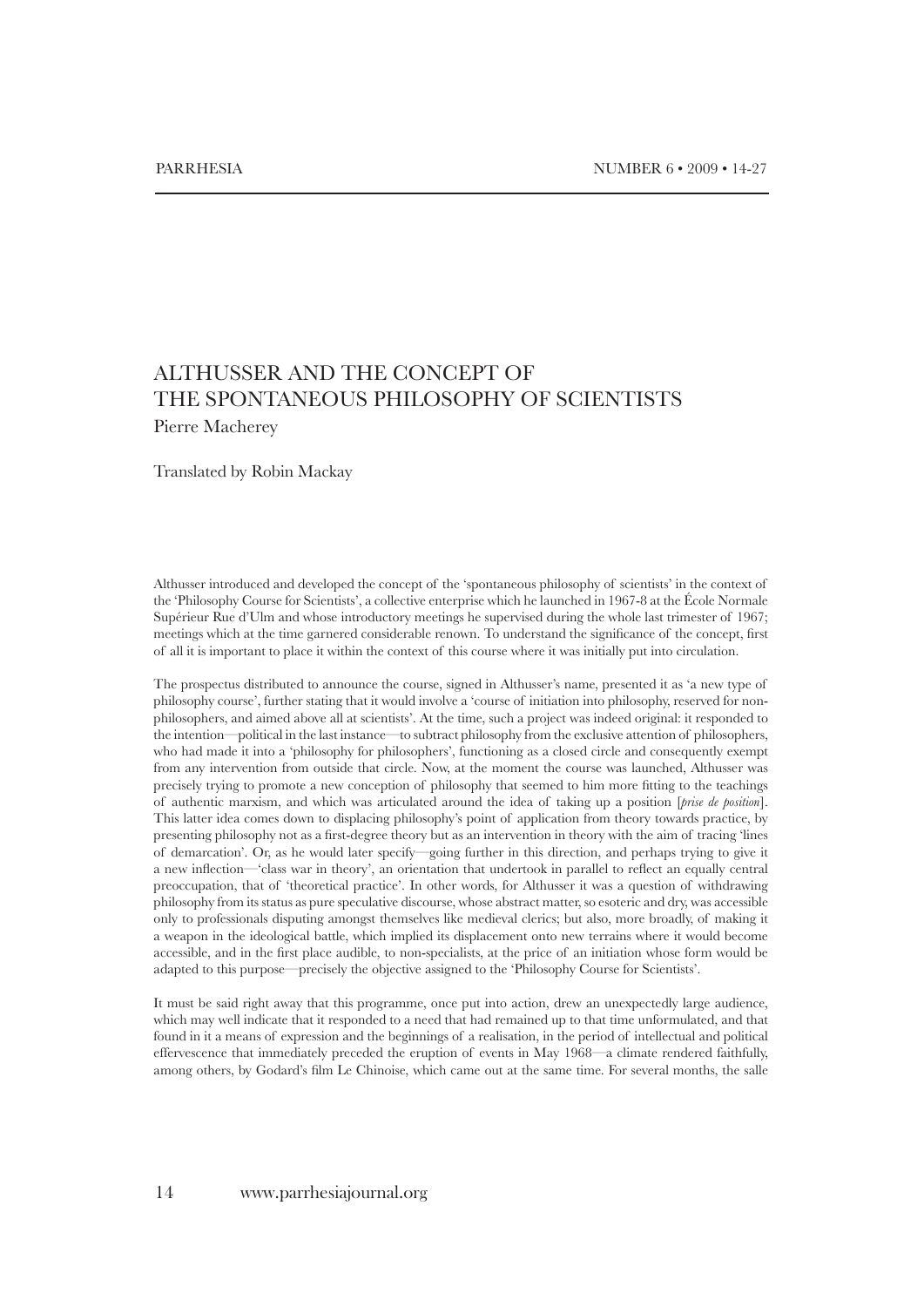Dussane, which was the 'salle de spectacle' at the École, where the course—initially announced as to be given in the 'salle des Actes', in surroundings both more solemn and more reserved—had had to be moved because of the sheer numbers of the audience, was crammed full every Monday, the audience overflowing into adjacent corridors and, straining their ears, trying to grasp some fragment of what was being said within—all of which contributed towards making this course something of a public event, news of which was communicated outside by word of mouth, like a trail of gunpowder. The texts presented in the course of each meeting, and in particular the list of 'theses' announced by Althusser over the course of the initial meetings, were distributed as roneotyped documents, a practice far from current at that time and which lent them something of the allure of political tracts. The course, delivered very seriously, in the trenchant tones of theorists conscious of accomplishing, through the mastery they sought to exercise over their own practice, a political mission whose responsibility fell to them, was thus little by little transformed into a sort of public meeting, ratifying the idea that philosophy had ceased to be the affair of privileged and informed elites, an affair that was basically deeply onerous and cut off from all real stakes, and that it had become available to the greater number, to the 'masses' (a word whose resonances were particularly strong at that moment in time); and reinforcing the representation of the École as a centre of revolutionary action or an 'HQ' where great changes were afoot, with consequences for the whole of society. The exact content of these changes remained as yet unspecified, but this did not prevent their urgency from appearing as great as their content was undefined. It can thus be maintained that the course made its modest contribution to the general heating of spirits that preceded, and without doubt in its way contributed to, the final explosion of May—an explosion which, even if it was the confluence of numerous other currents of heterogeneous inspiration, could be explained in part by this movement of intellectual agitation of which the École and its small circles, who in their own way had peturbed the rigid framework in which the academic institutions were locked, had offered, as in microcosm, a concentrated representation.

Who were these 'masses' that the Course in Philosophy for Scientists sought to reach out to? In truth they were cultivated and intellectual circles, hardly popular in their recruitment, whose (largely metaphorical) character as a 'mass' came from the fact that philosophers addressed them not so as to indoctrinate them or to put them to sleep by dispensing their habitual enchantments and magical formulae, but rather, as the prospectus announced at the beginning of the course, to 'initiate' them by furnishing them, under the didactic form assumed as such (the course was indeed a lecture course, delivered in a fairly austere form, not a set of propagandist discourses struck up in demagogical manner) with the indispensable bases necessary for their participation in a theoretical intervention directly or indirectly associated with a societal change, a change in which a philosophical education aiming at a better perception of the modalities of scientific practice was supposed to play a non-negligible role – all of which was a manner of replaying the old theme of the place and the function of philosophy and of the scientist in the City. The initial idea—a not uninteresting idea, which explains why it was straight away taken so seriously, and why it worked so fast and so well—was that the philosopher took it upon himself to address non-philosophers, under the species of 'scientists', as if the latter constituted the true addressees of philosophical discourse, that is to say the initial field in which the latter was to act, in pursuing a practical and political intervention whose aim—to take up an expression Althusser was particularly fond of, and which in his mind was directly associated with the practice of psychoanalysis—was to 'make things move' *[faire bouger les choses*]. The question posed was that of knowing how, as philosophers, to make things move, the proposed response being as follows: By forging an original type of discourse, taking the pedagogical form of a discourse of initiation—that is to say a 'course' properly speaking, according with the mission assigned to an École, that of dispensing teachings; something that would allow philosophy to exit from its own field, by taking as its audience people for whom philosophy is not directly or consciously their affair, so as to convince them that its approaches concerned them, and that, even without realising , they were implicated in it.

The prospectus of the presentation of the course made precise, along these lines, the content of this address:

This course is reserved for non-philosophers. By which is to be understood: It is reserved for specialists in disciplines other than philosophy. It is thus reserved for non-philosopher students of science and letters. This course is above all designed for scientists. By which is to be understood: Given the central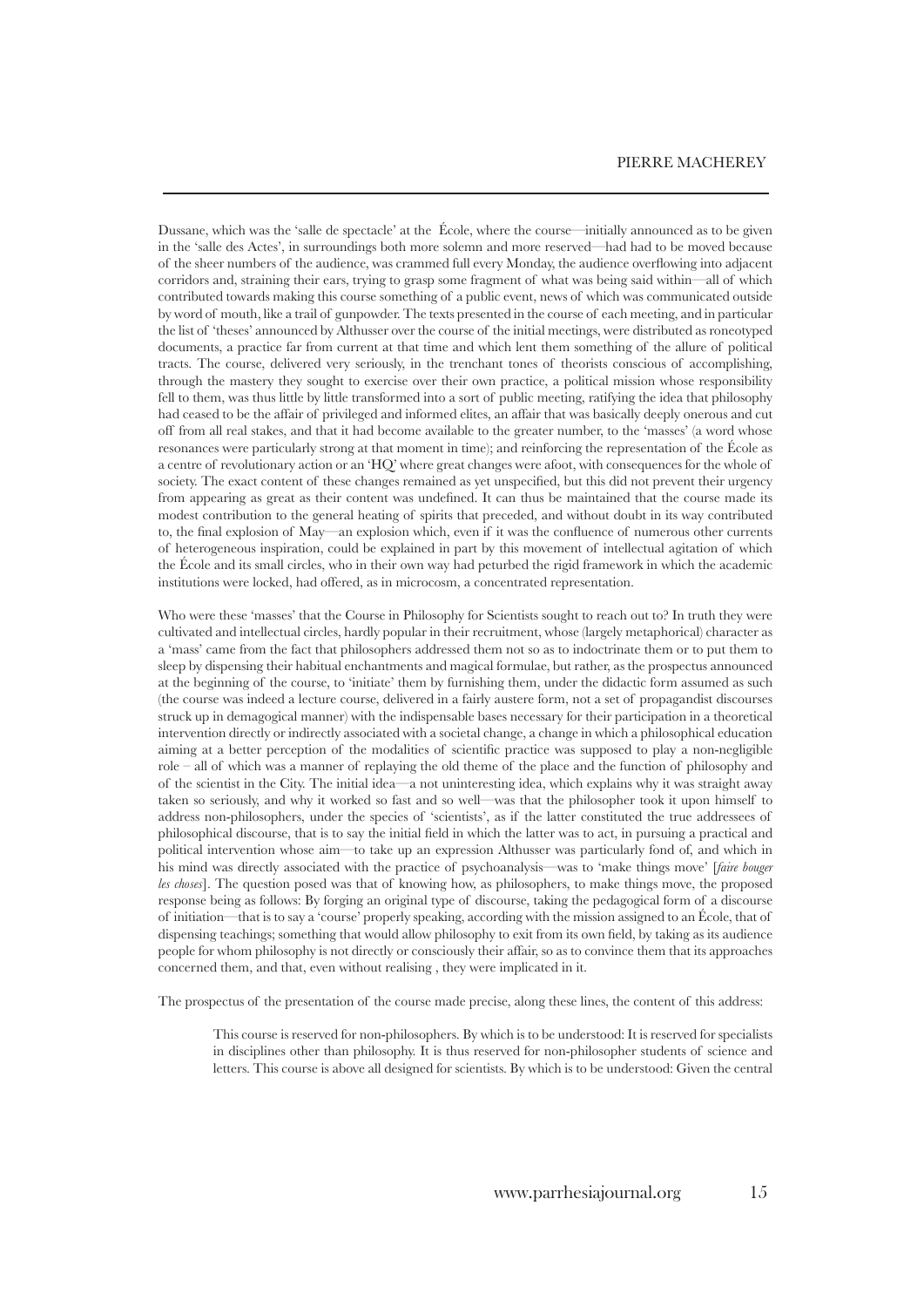object of this course (the relations between philosophy and the sciences) it addresses itself firstly to 'scientists' (specialists in the mathematical, physico-chemical and biological sciences). But it interests also 'students of the arts' ['*litteraires*'] of diverse disciplines, whose speciality implies a scientific activity.

Not without a little embarrassment, as revealed by the scare-quotes accompanying the repetition of the categories 'scientist' and 'litteraire', these formulations vindicated the academic partition between disciplines, and restored a hierarchy between them: The course, which addressed 'scientists' as a priority, must also interest 'litteraires', or at least those among them 'whose speciality implies a scientific activity'. That is to say, we must understand, those who work in the human sciences, that field of imprecise frontiers and still little-assured status; those sciences which are sciences—or rather 'sciences', for in this case the scare-quotes are essential—without yet being entirely scientific. Thus was launched, under the guidance of philosophy, a manoeuvre in which the so-called 'soft' sciences were circumscribed by the so-called 'hard' sciences, so as to incite a wholesale review of their problematics, and to radically burn bridges with the traditional culture of the Humanities and the illusory guarantees which the latter offered them. This illustrates perfectly the project of a politics of philosophy assigning to the latter as its fundamental mission intervention in the field of theory so as to overturn its existing relations—all of which amounts to a first way in which one might 'make things move'.

We thus begin to understand how the notion of the 'spontaneous philosophy of scientists' came to take its place in this assemblage: Scientists are those who do philosophy 'spontaneously', that is to say, in a certain sense, without knowing it—without knowing what they do in practicing philosophy with no preliminary training, uncontrolledly; and without knowing what type of philosophy they do in thus proceeding—and it is necessary to furnish them with the elements that would permit them to recover control of their informal practice of philosophy, and thereby to rectify that practice, by reorienting it in a new direction. The 'scientists' blessed as privileged recipients of the course addressed to them by philosophers were thus 'non-philosophers' of a very particular type, in so far as they were supposed from the very start to maintain, in the ambiguous mode of ignorance, a certain relation to philosophy—this relation taking the form not only of a need for philosophy, with which each and every one of us can after all be credited, but of a more or less appropriate modality of satisfaction of this need, that is to say—taking up one of the central categories introduced by Althusser at the beginning of the course—a more or less 'correct' [*juste*] modality, whose adjustment calls for the intervention of the philosopher. Hence what the scientist, thus interpellated, can expect of the philosopher is a non-spontaneous philosophy, conscious of and master of its stakes, coming together with his spontaneous philosophy and preparing him to critique it by setting in motion in his own practice as a scientist a sort of reform of the understanding (emendatio intellectus) whose means the philosopher is best-placed to offer him.

The programme of the course, announced at the end of the prospectus, ran as follows:

- 1/ Philosophy and the Sciences (Althusser)
- 2/ The Object of Science (Macherey)
- 3/ Social Practice and the History of the Sciences (Pécheux)
- 4/ Epistemology and the History of the Sciences (Fichant)
- 5/ Are There Precursors in the Sciences? (Regnault)
- 6/ The Experimental Method (Balibar)
- 7/ What is a Model? (Badiou)

Owing to various rearrangements, concerning principally the schedule of meetings (the introductory exposition by Althusser initially planned to occupy one evening ultimately took place over five successive meetings), this programme, started in November 1967, in fact ran for the rest of the academic year, up until April 1968 when it was interrupted after Badiou, the last to speak, brought its proceedings to a close: His last lectures practically coincided with the eruption of the events of May 1968.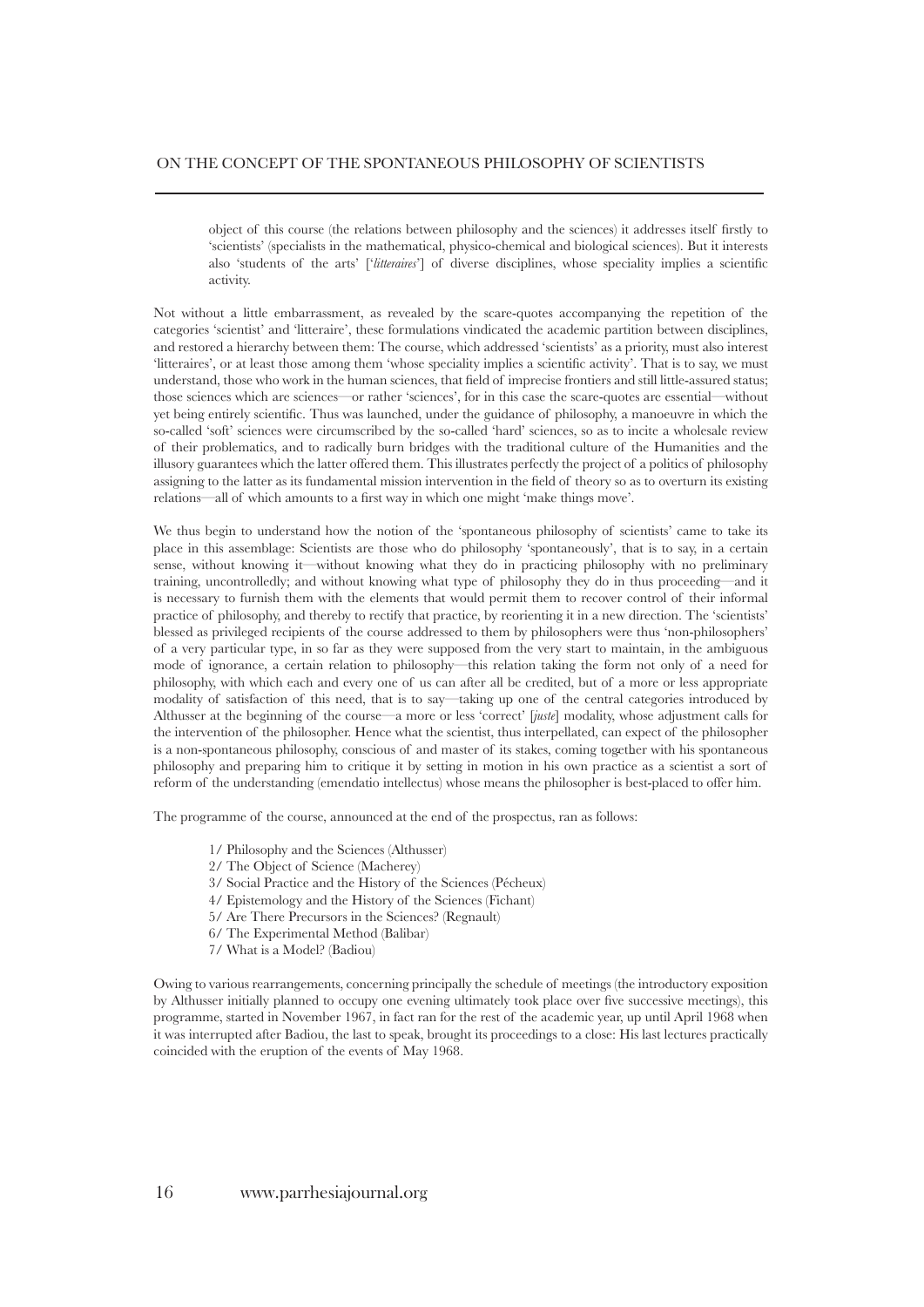So as to assure a better diffusion of their content, Althusser then created under the auspices of the Théorie imprint he had launched in 1965 through Éditions Maspero with his Pour Marx, a special series entitled (reprising the terms of the initial project) 'Philosophy Course for Scientists', in which almost immediately two volumes appeared in 1969. The first to come out, numbered IV, was The Concept of Model (Introduction to a Materialist Epistemology of Mathematics), reprising Badiou's intervention. (In 2007, Fayard published a new, completed edition of this text, which Badiou today presents as his first philosophical 'work'). At the beginning of the original volume we find a notice of presentation of the whole series, worded as follows:

Philosophy Course for Scientists We shall publish under this title a series of booklets which bring together the material of the courses that were given (or were not able to be) at the École Normale Supérieure during winter 1967-1968. Planned publications: I. Introduction (L. Althusser) II. Experience and Experimentation (P. Macherey, E. Balibar) III. The 'Epistemological Break' (F. Regnault, M. Péchaux) IV. The Concept of Model (A. Badiou) V. The Idea of a History of Sciences (M. Fichant) VI. Provisional Conclusion The publications announced will appear in an order different from the order of exposition within the course, for purely material reasons. This order of appearance will not affect the comprehension of the content of the publications, each of which is presented respectively as a relatively autonomous 'whole'.

A few months later there followed a second volume, numbered III, entitled 'On the History of the Sciences', in which Pécheux and Fichant's contributions were compiled, modifying the preceding organisational order of the series, which was now reduced to five titles, rather than six as previously announced:

I. Introduction, L. Althusser (forthcoming)

II. Experience and Experimentation, P. Macherey, E. Balibar (forthcoming)

III. On the History of the Sciences, M. Fichant, M. Pécheux

IV. The Concept of Model, A. Badiou (available)

V. Provisional Conclusion (forthcoming)

It will be noted that the concluding volume of this series is not associated with any author's name, thus tending to reinforce the 'collective' character of the enterprise. The modification of the initial plan owed to the fact that F. Regnault—who, in the meantime, had distanced himself from Althusser, and no longer wanted to encourage the impression that he was part of the group united around the latter—had withdrawn the text of the lecture he gave on 25 February 1968 on the theme of 'remaking' [*refonte*] in the history of the sciences. His analysis had been replaced by four pages of 'Definitions' at the beginning of the Fichant and Pécheux volume, signed in the name of Balibar and Pécheux, which summed up its content. Volumes II and V were never published, and Althusser himself would delay many years before he returned to the project in 1974, with a text entitled 'Philosophy and the Spontaneous Philosophy of Scientists (1967)'—still in this series 'Philosophy Course for Scientists' but with no reference to the initially-planned numbering—a text being in part a review of the first four interventions. He had provisionally kept back that of the fifth, to which he accorded a particular importance, and which would demand to be analysed for itself; he only published it very much later, in the second volume of the posthumous collection edited by François Matheron, Écrits philosophiques et politiques, under the title 'Du coté de la philosophie'. In the note to his book, which was the last to appear in the series, Althusser would state: 'For various reasons the other lectures, although announced, could not be published'. Nevertheless, the roneotyped texts still exist, and a complete collection of them has been deposited and is conserved in the library of the ENS.

In placing an express mention of the date—1967—on the cover of the work published in 1974, Althusser wished to signify the conjunctural character of his programme, whose content he had for a long time hesitated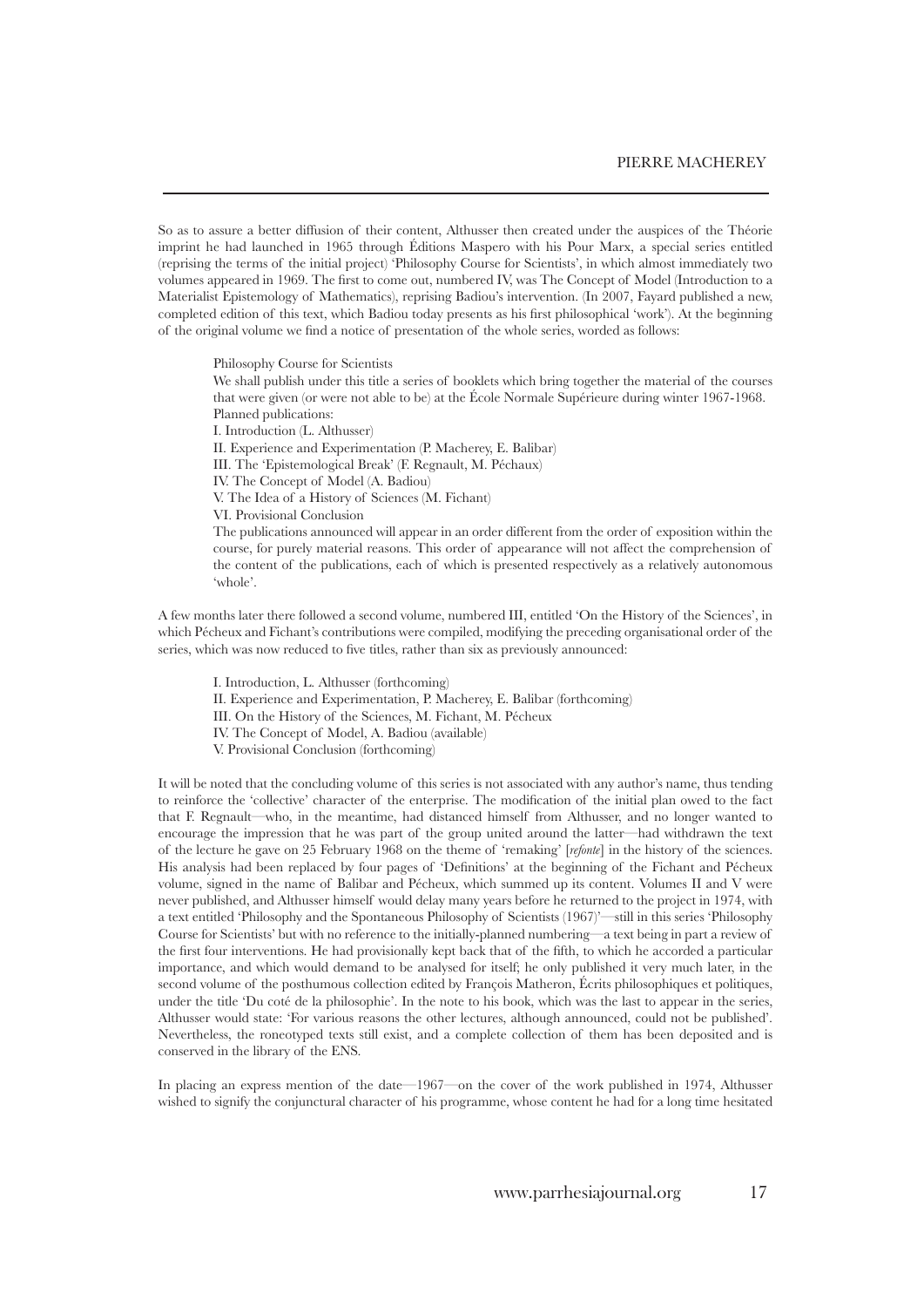to deliver in printed form, and from which, in the meantime, and with the conjuncture having shifted, he had distanced himself from without having completely disavowed it. The very first volume of the series to have appeared, Badiou's, was already preceded by a note whose terms had doubtless been carefully weighed, signed 'Théorie, December 1968': It was probably published by common accord between Althusser and Badiou, who at that moment marched hand in hand. Already in this note is denounced—much water having flowed under the bridge during the course of 1968—the 'theoreticist' character of an approach diagnosed as 'harking back to a bygone conjuncture':

The struggle, even when it is ideological, demands an altogether different style of working and a combativeness both lucid and correct [*juste*]. It is no longer a question of taking aim at a target without striking it [...] We entertain no illusions: the region in which this work is situated (the doctrine of science) is not only very limited, but quite indirect, but it would be dangerous for us to be mistaken about the meaning of this limitation. We nevertheless believe that it would be useful to call to mind the angle from which the revival of 'Dialectical Materialism', in our eyes and from our point of view, might be pursued or consolidated.

It does not go without saying, then, that one should take up again the terms of a project that would seem to have been immediately surpassed, thereby going against the grain of a history that had set itself up to advance at high speed, before having to retreat with equal rapidity—the retreat that was the story of the eighties, and whose consequences are still being felt today. The same year that 'Philosophy and the Spontaneous Philosophy of Scientists (1967)' appeared, 1974, also saw the publication—in the series Analysis, which Althusser, who had begun to fall out with his first publisher Maspero, had launched with Éditions Hachette Littérature—of his *Elements d'autocritique*, in which were reprised, with a view to their rectification, the elements developed in the course concerning the rupture between science and ideology, but no longer with any reference to a spontaneous philosophy of scientists, something that signifies that the notion of philosophy's first task being to address a discourse to scientists had been diagnosed as the symptom of a theoreticist deviation, the very same one that had already been denounced in the note in Badiou's book.

All of the above so as to understand that the thematic of the spontaneous philosophy of scientists is precisely situated and dated, and represents a step—only one step but a significant step nonetheless—in the unfolding of a philosophical activism eager to cleave more closely to historical reality and to the political situation—an exigency which constrains it to shift its sights in a makeshift and perhaps ultimately disorderly manner.

◊

'Philosophy and the Spontaneous Philosophy of Scientists': When, to entitle the book in which, after much hesitation, he decided to return in part to the content of the courses he had given at the end of 1967 in the very particular context we have just evoked, he chose this formula which had not figured in the preceding announcements of the series 'Philosophy Course for Scientists', deciding also not to number this volume along with those that had already appeared, Althusser obviously intended to assure a relative autonomy for this publication whose status was more problematic, and to dissociate it from the ensemble from which it issued, an ensemble which, as had become manifest in the meantime, had the character of an interrupted enterprise whose importance had only been provisional and which was insufficiently coherent to be presented as a consistent whole. Independently of these formal considerations, this formula above all had the advantage of attracting the attention of the reader immediately to what constituted, on the level of its content, one of the principal theoretical stakes of the book, namely the fact that the discourse addressed by the philosopher to nonphilosophers, under the species of 'scientists', so as to draw philosophy out of the speculative circle in which it had been locked, arose from the confrontation between two occurrences or realisations of philosophy as such: That connoted by the simple appelation—a simplicity that was only apparent, for in reality it harboured a hidden tension—'philosophy'; and that whose more complex designation calls for a decrypting, for it is difficult at first to see to what type of object it is to be related: 'the spontaneous philosophy of scientists'. Whence an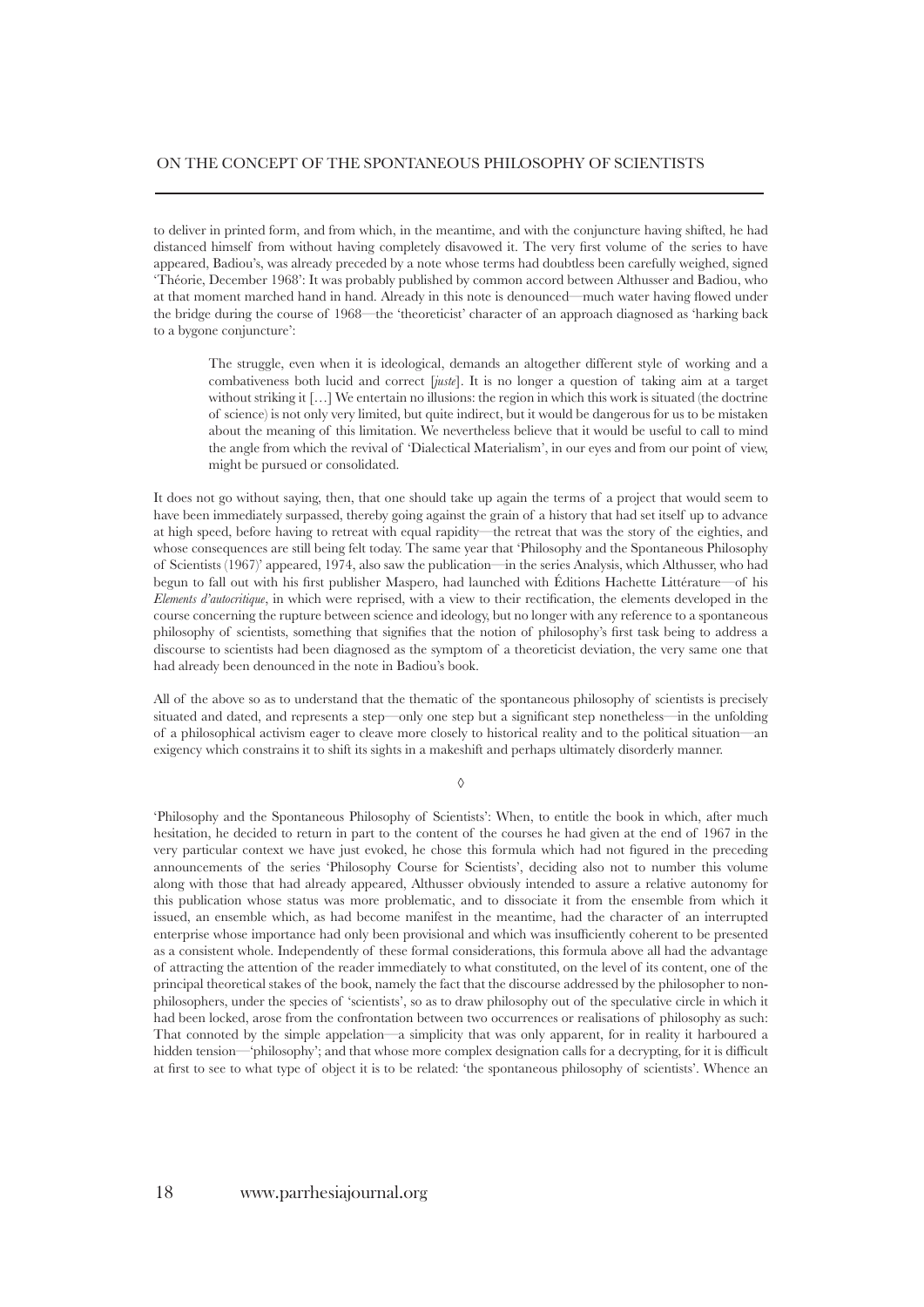interrogation concerning the status of the 'and' on the basis of which this titular formula was constructed: Must it be taken in a purely enumerative sense, or does it signal the existence, between the two occurrences of the philosophical that it brings to presence, of a potentially agonistic confrontation?

These remarks lead us immediately to take into account the paradox upon which the whole approach of philosophy rests, a paradox from which its deployment is inseparable, even if it most often passes unremarked, thus giving rise to all sorts of misconceptions about the nature of the philosophical operation. This paradox, around which Althusser's reflection essentially turns, in the full sense of the verb 'to turn', is the following: Philosophy being a discursive affair, which means materially that it 'does' nothing except align words in a certain order, producing statements, the question arises straight away of knowing to what this discourse relates, what its 'object' is. Now—and this is the principal idea advanced by Althusser—philosophy has no object, by which we should understand, no object external to itself; which is to say that philosophy is its own proper object, and therefore that this discourse, a strange kind of discourse, speaks of nothing but itself, in an interminable rumination that reduces it ceaselessly to itself, with no external issue. Whence this circle, identified in the conclusion of the first lecture:

Such is the 'game' of philosophy, as we practice it—drawing lines of demarcation that produce new philosophical questions without end. Philosophy does not respond like a science to the questions it produces, with demonstrated solutions or proven findings (in the scientific sense of these words): it responds by stating Theses which are correct, not arbitrary, and which in turn draw new lines of demarcation, giving rise to new philosophical questions, ad infinitum.

Let us note that the expression 'philosophy' which appears many times in this passage must be understood on different levels: On the one hand it refers to a singular manner of putting philosophical activity to work, 'philosophy as we practice it', the subtext being that 'we' practice it in an original, innovative manner, taking sides [*en prenant parti*]; on the other, it refers at the same time to philosophy in general, considered without exception, in all its manifestations—manifestations which have always, since Plato, consisted in 'tracing lines of demarcation'. But then what is revolutionary in reducing philosophy to tracing lines of demarcation, if, ever since philosophy has existed, it has never proceeded otherwise? There is only one possible response to this question, rather striking to hear: A new practice of philosophy is that which traces lines of demarcation in the fact of tracing lines of demarcation. Why? Because there are many ways of tracing lines of demarcation: Either doing so without saying so, in ignorance and concealing it, as happens in most cases; or doing so in an avowed and declarative way, drawing the full consequences, consequences which are in the last instance political —which is precisely the approach deployed by Althusser, an approach which, paradoxically, conforms to that of philosophy in its origins at the same time as being shifted, displaced, in a strong sense, in relation to it:

They always do it, but they do not say (or only rarely) that the practice of philosophy consists in this demarcation, in this distinction, in this drawing of a line. We say it (and we will say many other things). By recognizing this, by saying it and thinking it, we separate ourselves from them. Even as we take note of the practice of philosophy, we exercise it, but we do so in order to transform it.

So, philosophy traces lines of demarcation. But these lines of demarcation, where does it trace them? It traces them in its proper field of intervention, which is not, as in the case in the sciences, a domain of reality to be known, but itself, and nothing other than itself, its proper practice upon which it never ceases to return, which is another way of saying that it turns in circles, and that it is its very nature thus to turn. To philosophise is to turn in circles, and incidentally to fall into holes, as Althusser recalls in his first lecture where he refers to the passage in the Theaetetus where Plato recounts the story of Thales, who broke his legs because he walked with his eyes raised to the sky without looking where he was going, to the great amusement of the Thracian servant who, delighted, observed his downfall.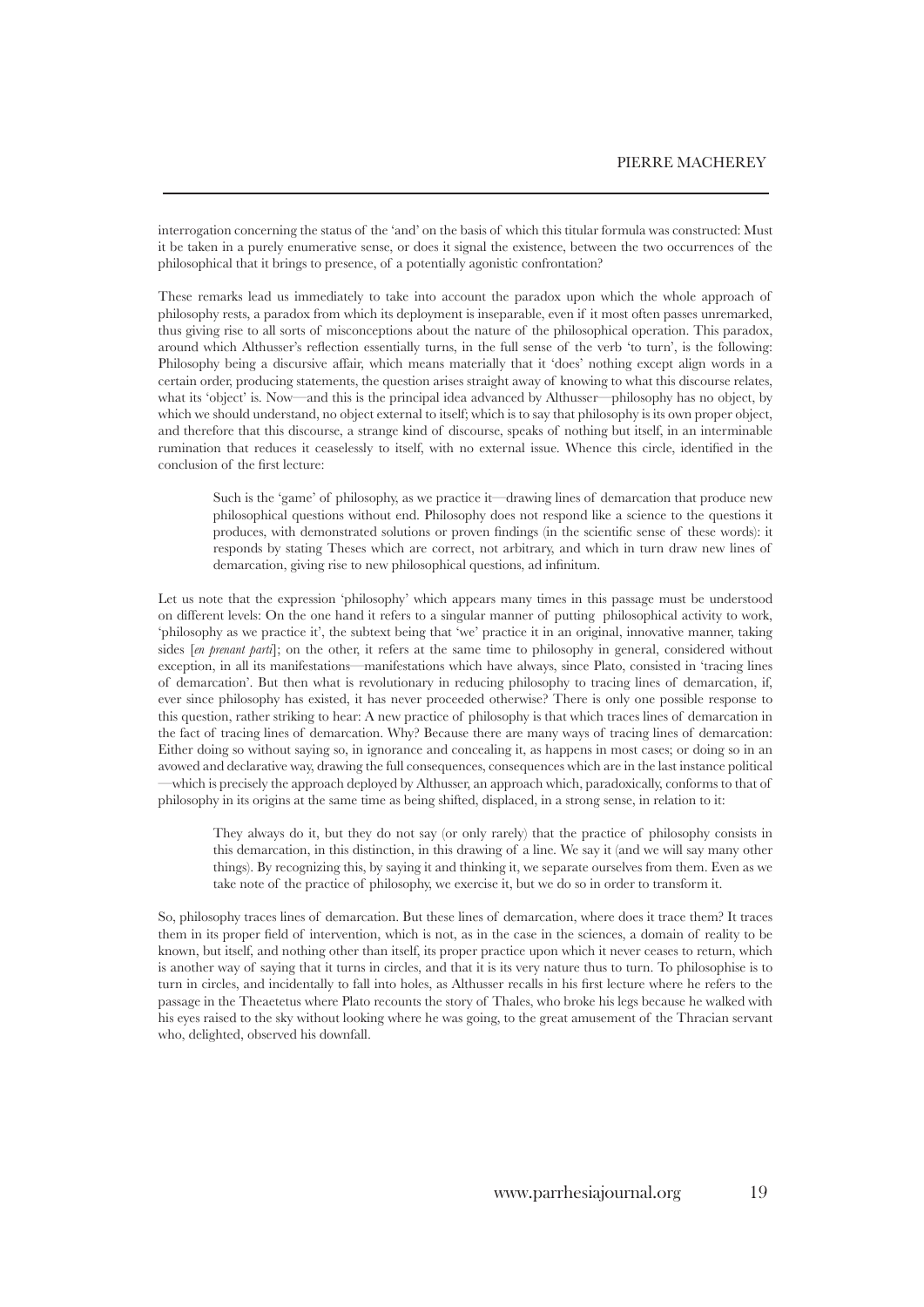Althusser takes up his reflection on this circle once more at the beginning of the second lecture:

I entered the necessary circle deliberately. Why? To show even crudely that whilst it is indispensable to leave philosophy in order to understand it, we must guard against the illusion of being able to provide a definition—that is, a knowledge—of philosophy that would be able radically to escape from philosophy: there is no possibility of achieving a science of philosophy or a 'meta-philosophy'; one cannot radically escape the circle of philosophy. All objective knowledge of philosophy is in effect at the same time a position within philosophy, and therefore a Thesis in and on philosophy; that is why you felt, on the contrary, that I could speak of philosophy in general only from a certain position in philosophy: demarcating myself, by distancing myself from other existing positions. There is no objective discourse about philosophy that is not itself philosophical, and therefore a discourse based upon certain positions within philosophy.

Understand: To exit from philosophy, something that is 'indispensable in order to understand it', is still and always to turn in its circle. There is no exit from philosophy except an internal one, which reduces it reflexively to itself, which is the condition for its managing, in effecting this 'turn', even so, to see things differently, and to produce effects, which are not however effects of truth in the same sense in which scientific knowledge seeks to produce such effects. Althusser takes a calculated risk in interpellating his audience of non-philosophers in such terms: Spinning them in circles to the point of inciting them to think that philosophy has nothing to offer them except the prospect of travelling 'roads which lead nowhere', impasses properly speaking—an operation that one cannot see leading to a positive net outcome. So, why bother to initiate oneself into philosophy? What benefit might one hope for from an initiation whose programme implies that all promise of truth should be relinquished, in whatever form?

The thesis according to which philosophy has nothing to do with anything other than itself, disqualifying from the start any pretention it might have to conquer an external domain of reality upon which it would be able to assure itself of exclusive viewing rights, as normally claimed by all forms of knowledge, might be stated in another way: There is always already philosophy, and it is with this fact—namely, that whether one likes it or not, whether one recognises it or not, it will always already be there—that it must occupy itself qua problem that is its own to resolve, in so far as such a problem can be resolved. The discourse that Althusser addressed to scientists, certified representatives of non-philosophers, can thus be summed up as follows: You expect us to teach you something that is new to you, something that you do not have and that you are interested in acquiring; but the only thing that we have to reveal to you about this 'something new' is that, even though you do not know it, you already have it; you have it in the form of your 'spontaneous philosophy of scientists', because of the fact that, just as one cannot exit from philosophy, one cannot enter it, very simply because one is already in it. You, scientists, bathe in philosophy, which is your element, like fish in water. Or again, to say it otherwise: You believe that philosophy is before you, as something you have to learn from the philosopher because he knows it whereas you do not; now, there is indeed something that you do not know about philosophy—namely, that it is not before you as you imagine, but behind you, in that element of the always-already over which the veil of ignorance is usually drawn. Therefore it is not a problem of not knowing enough philosophy but, in a very particular sense of the word 'know' which comprises a relation with non-knowledge, of knowing it already too well, in forms whose confusion needs to be unravelled, necessitating an intervention that will trace within them their lines of demarcation.

What are these forms? In the fourth course, dedicated to a critical—extremely polemical—rereading of the inaugural lecture that Jacques Monod had just given at the Collège de France, Althusser distinguishes two: The spontaneous philosophy of scientists (SPS) and the conception of the world (CW). The first, the SPS, is constituted by ideas that scientists have on the subject of their own practice, ideas which are already philosophical in the sense that they are displaced in relation to that practice which they propose a primitive interpretation of —something which, very materially, very concretely, gives them the status of false, or at least partly false, ideas; the second, CW, is an ersatz philosophy, a vague discourse which draws its apparent systematicity from its being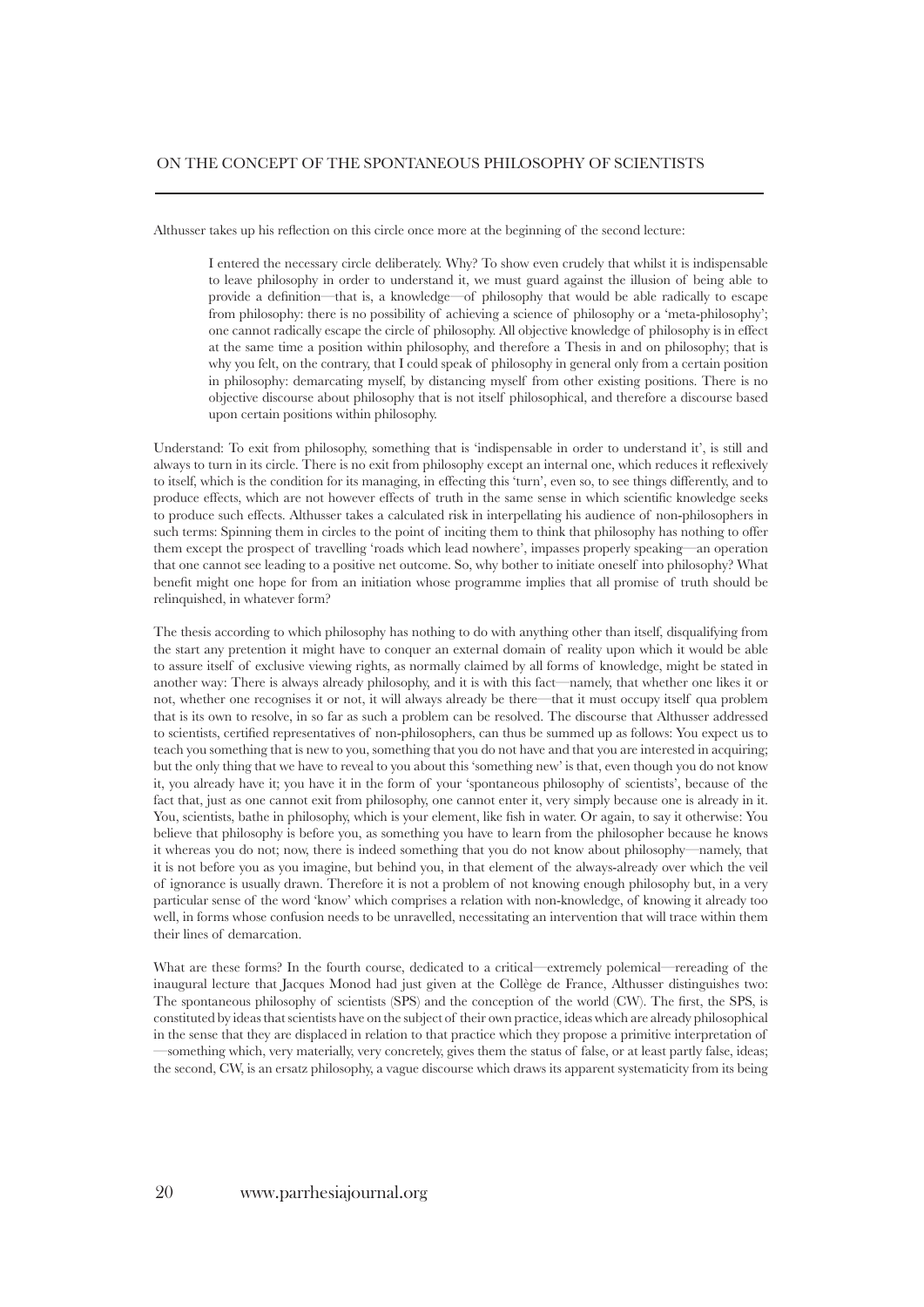cut loose from any reference whatsoever to any practice, and which claims a general validity. It is the first form that Althusser prioritises. He locates its existence in the second part of the first course dedicated to the study of an example, the theme of interdisciplinarity:

There are false ideas about science, not simply in the heads of philosophers but in the heads of scientists themselves: false 'obviousnesses' that, far from being means of making progress, are in reality 'epistemological obstacles' (Bachelard). They must be criticized and dispelled by showing that the imaginary solutions they offer in fact conceal real problems (Thesis 9). But it is necessary to go still further: to recognize that it is not by chance that these false ideas reign in certain regions within the domain of scientific activity. They are non-scientific, ideological ideas and representations. They form what we will provisionally call scientific ideology, or the ideology of scientists. A philosophy capable of discerning and criticizing them can have the effect of drawing the attention of scientists to the existence and efficacy of the epistemological obstacle that this spontaneous scientific ideology represents: the representation that scientists have of their own practice, and of their relationship to their own practice. Here again philosophy does not substitute itself for science: it intervenes, in order to clear a path, to open the space in which a correct [*juste*] line may then be drawn.

We shall leave aside for now the very complex question raised by the reference to Bachelard and the theme of the 'epistemological obstacle', and content ourselves for the moment with referring to the study presented by Etienne Balibar in his article 'Le concept de "coupure epistémologique" de Gaston Bachelard à Louis Althusser', which reviews this difficult question. What matters to us now is to understand in what respect the spontaneous philosophy of scientists is at base 'ideological', and more precisely, corresponds to the ideology that scientists form of their own practice, in the very unfolding of the latter.

Let's first tackle the 'spontaneous' character of this ideology of scientific practice. Using one of those abrupt and remarkable formulae for which he had such a talent, Althusser declared immediately after the passage just cited:

I have only one more word to say about this 'spontaneous' ideology: we will see that it is 'spontaneous' because it is not.

Althusser's whole oeuvre attests to a veritable repulsion in regard to the thematic, to his eyes deeply demagogical and racketeering, of spontaneity; a repulsion undoubtedly inspired by Lenin's critique of the evil consequences of 'spontaneism' for the worker's movement. The spontaneous is never but 'spontaneous' in scare-quotes, that is to say a false spontaneity which is in reality the result of a manipulation, an artifice, an editing. On this point, Althusser joins with the Barthes of Mythologies and his refusal of the illusion of the 'natural'—a factitious illusion which when examined reveals itself to be socially constructed, and thus conditioned. If it is true that philosophy is always already there, qua state of fact given only to be taken up either in the form of a reassessment or a rectification, it would be erroneous to conclude that its prior existence is that of an immediate given without bias, not already worked by the tensions that prevent it from speaking in one voice, of a naked speech which would not be from the start subject to deformations. What is proper to all origins is to be counterfeit: Nothing ever begins absolutely, and philosophical thought, which precedes itself, does not escape this law. When it presents itself in the guise of spontaneity, as is the case with the spontaneous philosophy of scientists, this spontaneity can only be apparent: It dissimulates contradictions that it could hardly be expected to resolve and, far from eliminating them, it propagates them.

This said, what are the tensions to which the spontaneous philosophy of scientists falls prey, hidden tensions that it falls to philosophy to reveal in tracing their lines of demarcation? This point begins to be elucidated with thesis 20, which is worded as follows: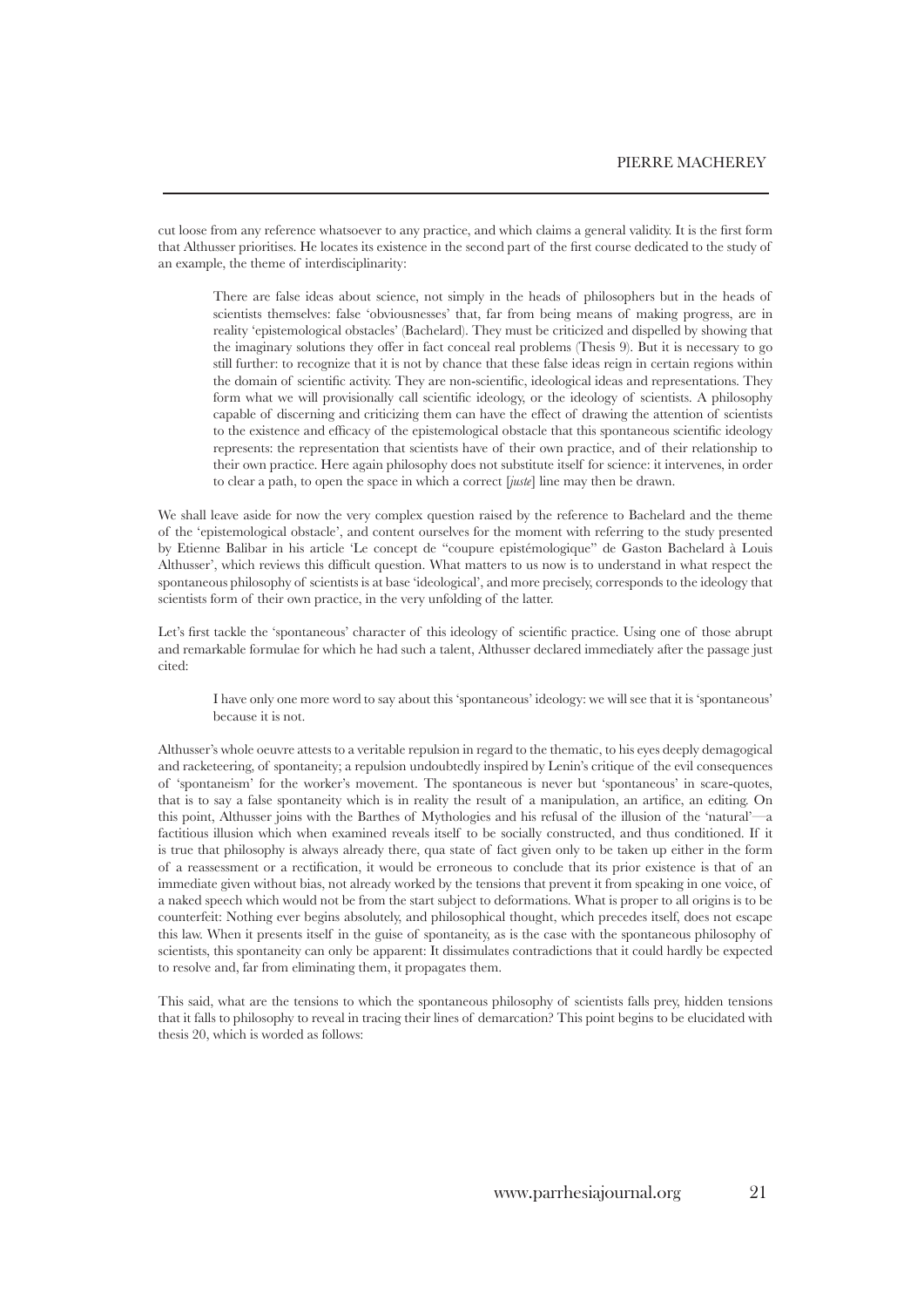The primary function of philosophy is to draw a line of demarcation between the ideological of the ideologies on the one hand, and the scientific of the sciences on the other.

It is precisely this function that it fulfills with regard to the spontaneous philosophy of scientists, in making visible the division between that which, in the latter, belongs to the ideological properly speaking and that which belongs to the scientific properly speaking; in rendering manifest that the naive and frank simplicity it advertises masks a division in virtue of which it is prey to a merciless struggle—a struggle which, like any struggle, is a struggle for domination. Behind its smooth and consensual discourse, the spontaneous philosophy of scientists will thus be the site of a confrontation whose terms are the ideological and the scientific. Here we find in play the cut between science and ideology, without doubt the most highly-contested point in Althusser's whole approach, and one to which, in 1974, at the same time as he published Philosophie et philosophie spontanée des savants, he also returned in his Elements d'autocritique, whose first chapters are dedicated precisely to the theme of the 'cut'—he writes the word thus systematically, in scare-quotes, signalling with this graphical artifice the difficulties pertaining to his usage, which is anything but innocent—a theme in which he sees the major symptom of his 'theoreticist error', as he now calls it.

What does this idea of the cut mean anyway, with or without scare-quotes? It refers to the effectuation of a gesture, which tends to divide, to decide, to allot, which expresses also the fact of tracing lines of demarcation or of taking up a position, which, according to Althusser, defines at its base the activity of philosophy, making it a 'taking sides' ['*prise de parti*'], in the strong sense of the term. Why engage in such an operation? Why break so as to make breaks manifest? To dissipate the fusional illusions of continuity, such as developed, for example, by the discourse of the universal which philosophy habitually takes up; so as to expose to view what it does in reality, namely occupy positions of domination within what Kant himself called its Kampfplatz, and which he hoped would one day give way to a perpetual peace. Behind the cut, there is thus the rupture, that is to say the will to have done with the attitudes of compromise that would sacrifice everything to the desire for unity, without seeing that the reconciliations obtained this way—a sort of 'third way'—are at most provisional and do not put an end materially to the divisions which they re-cover with a veil of ignorance. To recognise the necessity of this rupture is to draw the full consequences of the fact that there are everywhere contradictions, tensions, struggle, conflict, and that no practice escapes them, including the activity of scientific knowledge, as is attested precisely by the existence of the spontaneous philosophy of scientists, even if its aim is to partially camouflage this situation:

If the content of the SPS is analysed, the following fact may be registered: the content of the SPS is contradictory.

To identify specifically the contradiction to which the spontaneous philosophy of scientists falls prey, Althusser proposes then to distinguish two elements, which he calls element A—an element he diagnoses as 'intra-scientific' —and element B—which is 'extra-scientific'. Element A is constituted by a certain number of convictions, which are directly attached to the practice of scientific knowledge: the belief in the objective reality of the contents of consciousness; the belief in the capacity of knowledge to objectively master those contents; the belief in the effectiveness of the method which produces this scientific knowledge. These beliefs are effectively indissociable from the practice of scientific knowledge, and it is hard to see how the latter could proceed if it were to reject them—this is what justifies Althusser's recognising in them a 'materialist' character, in the sense that they bond themselves to the materiality of the activity of scientific knowledge, of which they offer a formal distillation. Element B is of a wholly other nature, and relates to scientific practice without being its product which is to say, concretely, that it exploits that practice:

[I]t is a reflection on scientific practice by means of philosophical Theses elaborated outside this practice by the religious, spiritualist or idealist-critical 'philosophies of science' manufactured by philosophers or scientists.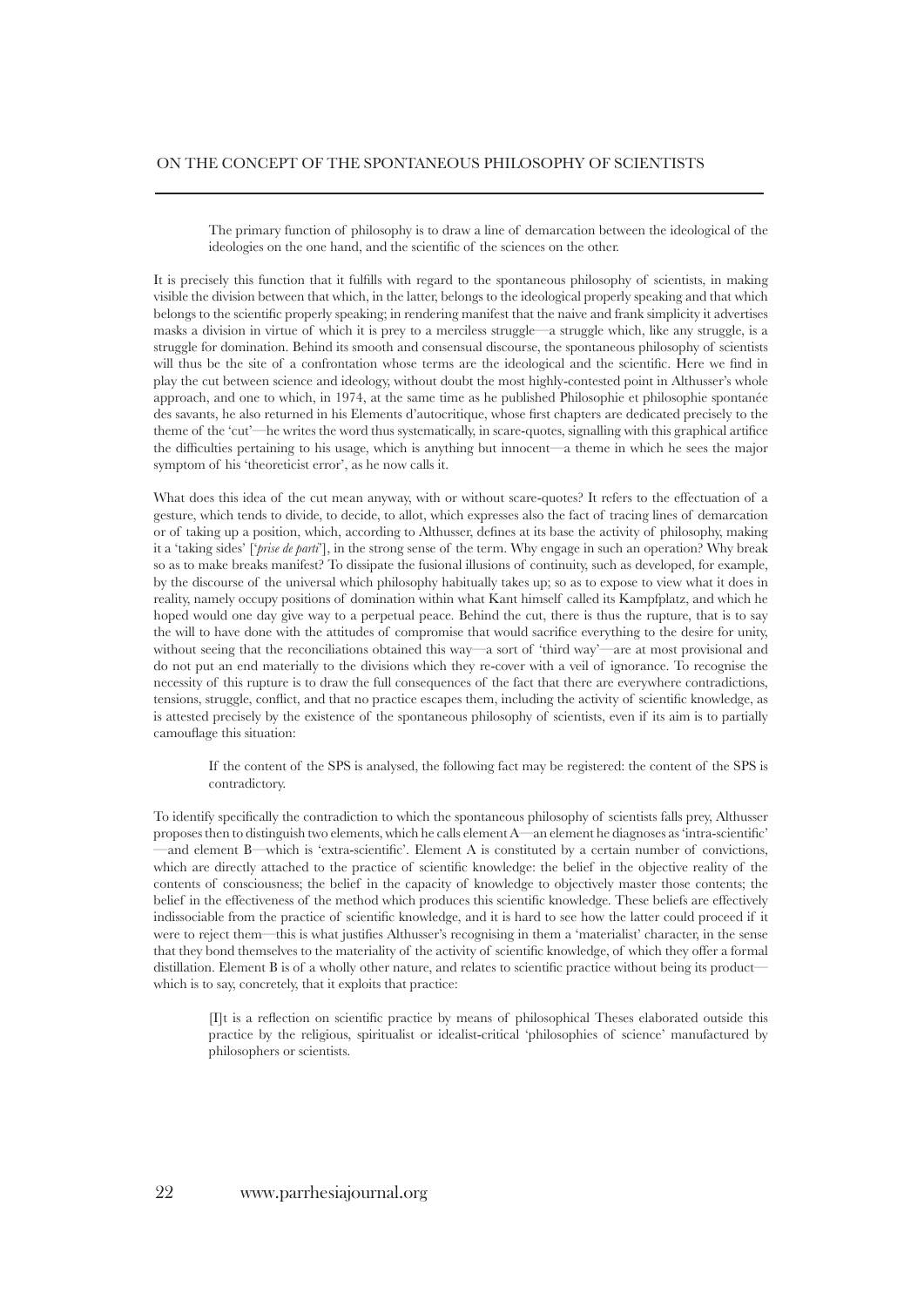This extra-scientific element may very well be elaborated by professional scientists, which does not prevent its having been 'fabricated'. That is to say, it relates to the real practice of scientific knowledge as an element borrowed from elsewhere, overlaid on its effective procedure with a view to recuperation and exploitation:

In the SPS the (materialist) Element 1 is, in the vast majority of cases, dominated by [the idealist] Element 2 (and the exceptions are therefore all the more noteworthy). This situation reproduces in the heart of the SPS the philosophical balance of power that exists between materialism and idealism in the world in which scientists known to us live, and the domination of idealism over materialism.

With hindsight, one might find it excessively simplistic to reduce the philosophical game, as pursued in larval forms through the spontaneous philosophy of scientists, to the opposition of two forces, identified by the categories of idealism and materialism, categories whose content is particularly unclear in this usage: There is materialism and then there is materialism, and it is not easy to isolate a pure form of materialism innocent of all connivance with idealism; and, inversely, can an idealism be thinkable, credible, if it does not comprise a materialist basis, however minimal? But these are precisely the difficulties at the heart of the investigation pursued by Althusser, who intends first of all to bring to light the fact that where, because one is incited, conditioned and prompted to do so, one sees the simple and the unified, there is the complex and the divided, that is to say, in every possible and imaginable form, conflict and struggle; struggle and conflict whose issue is never definitively assured. It might be said, in other words, that the philosophical operation, at least as it is effected under the auspices of the spontaneous philosophy of scientists, is fundamentally equivocal: Its messages, supposedly clear and definitive such as they are spontaneously delivered, call for decryption; they matter above all as symptoms, precisely as symptoms of a theoretical-practical conjuncture, historico-social in the last instance, whose specific tensions they translate.

And it is here that philosophy can intervene, in bringing things to be seen otherwise, something it achieves by going over the steps, the traces, so as to bring into the light of day the divisions that work the interior—that is, in fixing as its first objective the dissipation of the illusions of spontaneity. In the first lecture, Althusser had declared as much:

Their practice, which they carry out in a framework defined by laws that they do not control, thus spontaneously produces an ideology which they live without having any reason to break out of it. But matters do not end there. Their own ideology, the spontaneous ideology of their […] does not depend solely on their own practice: it depends mainly and in the last instance on the dominant ideological system of the society in which they live. Ultimately, it is this ideological system especially that governs the very forms of their ideology […] What seems to happen before their eyes happens, in reality, behind their backs.

An echo of which can be found in the third lecture, in this exclamation:

And they think that all this comes from their practice itself!

We can thus begin better to comprehend in what consists the intervention of philosophy upon the spontaneous philosophy of scientists: Its first aim is to make it understood that there is no scientificity that is not from the start mixed with ideology, in conditions under which the two are indiscernible. There is no pure scientificity. Better, there is no pure theoreticity: For philosophy, which is at the heart of the combat between the forces which dispute the field of knowledge—forces which are at base the same as those that work social action, for they are in the last instance political forces—philosophy itself is not exempt from the risk of equivocity that is to be denounced. It does not rise above the field of battle, over which it could boast a disengaged, non-implicated point of view uncontaminated by the stakes of the struggle which constitute the context of its intervention: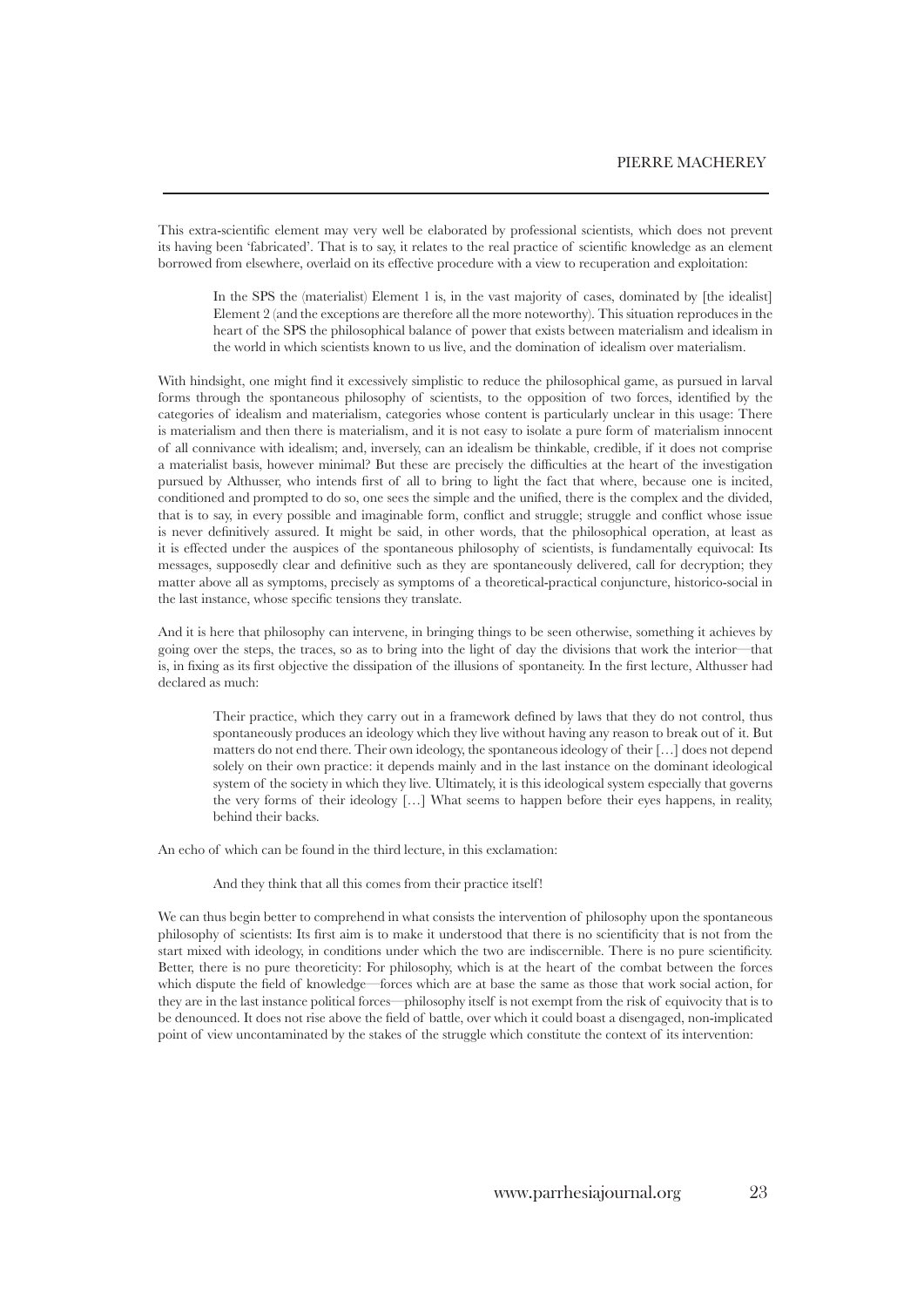Philosophy itself is therefore part of the conjuncture in which it intervenes: it exists within this conjuncture, it exists within the 'Whole'. It follows that philosophy cannot entertain an external, purely speculative relation, a relation of pure knowledge to the conjuncture, because it takes part in this ensemble.

In other words, philosophy cannot cleave to purely theoretical interests, feigning ignorance of the fact that these theoretical interests are intricated with practical interests, in a field of battle where more than ideas are at stake.

On this basis the content of thesis 20 begins to become clearer—the thesis whose statement, let us recall, is as follows:

The primary function of philosophy is to draw a line of demarcation between the ideological of the ideologies on the one hand, and the scientific of the sciences on the other.

This convoluted formula, with its reference to the 'ideological of the ideologies' and the 'scientific of the sciences' may perhaps allow us better to comprehend what is hidden behind the project of the cut between science and ideology, a project whose ostensible simplicity masks all sorts of underlying difficulties. Why speak of the ideological of ideologies and not simply of ideology? And the same for the scientific of sciences. Why this passage from the substantives 'ideology' and 'science', to their adjective forms 'ideological' and 'scientific', the latter being in turn resubstantiated in the formulae 'the ideological', 'the scientific', something which has the air of a word-game, a pure verbal overelaboration? Althusser addresses this difficulty in a crucial passage of the second course, which must be cited in its entirety:

Philosophy intervenes in a certain reality: 'theory'. This notion perhaps remains a little vague, but we know what interests us in it. Philosophy intervenes in the indistinct reality in which the sciences, theoretical ideologies and philosophy itself figure. What are theoretical ideologies? Let us advance a provisional definition: they are, in the last instance, and even when they are unrecognizable as such, forms of practical ideologies, transformed within theory.

The result of philosophical intervention, such as we have conceived it, is to draw, in this indistinct reality, a line of demarcation that separates, in each case, the scientific from the ideological. This line of demarcation may be completely covered over, denied or effaced in most philosophies: it is essential to their existence, despite the denegation. Its denegation is simply the common form of its existence.

This analysis therefore brings out three essential terms:

- 1. the intervention of philosophy;
- 2. the reality in which this intervention takes place;
- 3. the result of this intervention.

I will go right to the heart of things by saying that the enigma of philosophy is contained in the difference between the reality in which it intervenes (the domain of the sciences + theoretical ideologies + philosophy) and the result that its intervention produces (the distinction between the scientific and the ideological).

This difference appears in the form of a difference between words. But (note the paradox!) the words that we employ to designate the 'reality' in which . . ., and the words we use to designate the 'result' of the line we have drawn, are virtually the same: on the one hand, the sciences and theoretical ideologies; on the other, the scientific and the ideological. On the one hand, nouns; on the other, their adjectival forms. Is this not the same thing? Are we not repeating in the result what we already have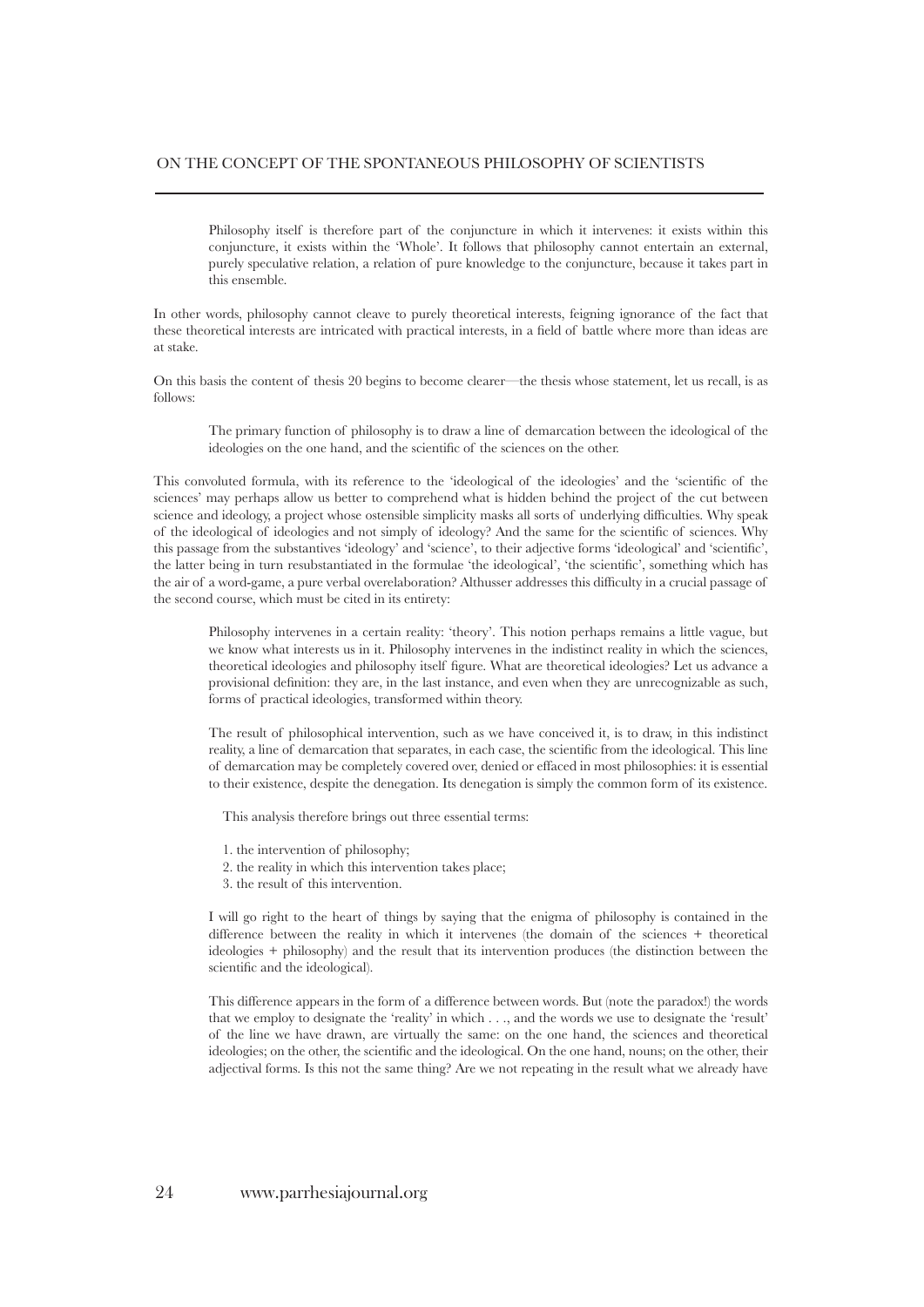in the reality? It would seem that the same characters are in opposition: sometimes in the form of nouns, sometimes in the form of adjectives. Is this not simply a nominal distinction, a terminological difference and therefore merely apparent? Is the result produced by the philosophical intervention really distinguished from the reality in which it intervenes, if it is already inscribed in that reality? In other words, does not the whole of philosophy consist simply in repeating, in the same words, what is already inscribed in reality? Hence in modifying words without producing anything new?

Yes, philosophy does act by modifying words and their order. But they are theoretical words, and it is this difference between words that allows something new in reality, something that was hidden and covered over, to appear and be seen. The expression the scientific is not identical to the expression the sciences; the expression the ideological is not identical to the expression theoretical ideologies. The new expressions do not reproduce the older ones: they bring to light a contradictory couple, a philosophical couple. The sciences are sciences: they are not philosophy. Theoretical ideologies are theoretical ideologies: they are not reducible to philosophy. But 'the scientific' and 'the ideological' are philosophical categories and the contradictory couple they form is brought to light by philosophy: it is philosophical.

To sum up: The intervention effected by philosophy is one thing; the reality in which it is effected is another; the effects of its intervention are yet another. What distinguishes the reality in which philosophy intervenes from the new form in which this reality appears after philosophy's intervention? In the first case, it is a matter of an 'indistinct reality' where we find, inextricably mixed, sciences, ideologies and philosophy, in forms impossible to extricate, their confusion being an essential element of the inexpiable struggle underway in this same reality. In the second case it is a matter of a reality expressly divided, worked by an opposition between 'the scientific' and 'the ideological', an opposition which philosophy, and philosophy alone, has brought to light, which is to say that in fact it did not pre-exist the intervention of philosophy, and is the effect of that very intervention. In other words, there is not at the level of reality a scientific and an ideological in-itself, each possessing a distinct identity that would be directly recognisable. It is philosophy which, through its intervention, produces, literally makes emerge, the scientific and the ideological under the species of their division—and not separately, but as they exist each for the other. What the philosophical intervention reveals is not the scientific as such or the ideological as such, side by side, but their relation of opposition, inside which they can be grasped—which they cannot be independently of this relation, very simply because they have no reality outside of this relation. Only philosophy has the capacity to make the latter appear, through the tracing of its lines of demarcation.

This manner of seeing things immediately necessitates the following remark: That the scientific and the ideological should be conflated from the start, that is to say that they compose together the initial given upon which knowledge must work, is not an idea that belongs solely to Althusser. He shares it with the tradition of an historical epistemology developed by Bachelard and Canguilhem, which is why they are, for him, the authors of reference in this regard. He takes up this idea from them, and disengages it from the context in which it appeared, that of the history of sciences and its specific problems; he generalises its significance, by refracting it across the prism of that formula of Spinoza's which exemplifies, to his eyes, what a materialist theory of knowledge must be: *verum index sui et falsi*, that is to say that the true and the false reveal themselves necessarily together and not separately, in the sense that they appear as the two poles of the same process or order and connection, which is simultaneously the order and connection of ideas, and the order and connection of things from which it draws its necessity. This said, Althusser, even in taking up this way of seeing things from the historians of science whose debtor, or even inheritor, he presents himself as, does not content himself with granting it a general philosophical significance, but inflects the content upon the foundation. The division between true and false cannot be an immemorial given of nature or of reason but only a conquest of the knowing mind, a conquest that does not wear the allure of a continuous progression—Bachelard expresses this through the conception of a relation between outdated science and sanctioned science, which is not without a certain resemblance to the thesis of division between the ideological and the scientific. But from his point of view, this relation is put in place entirely on its own account, if one might so speak, without appealing to a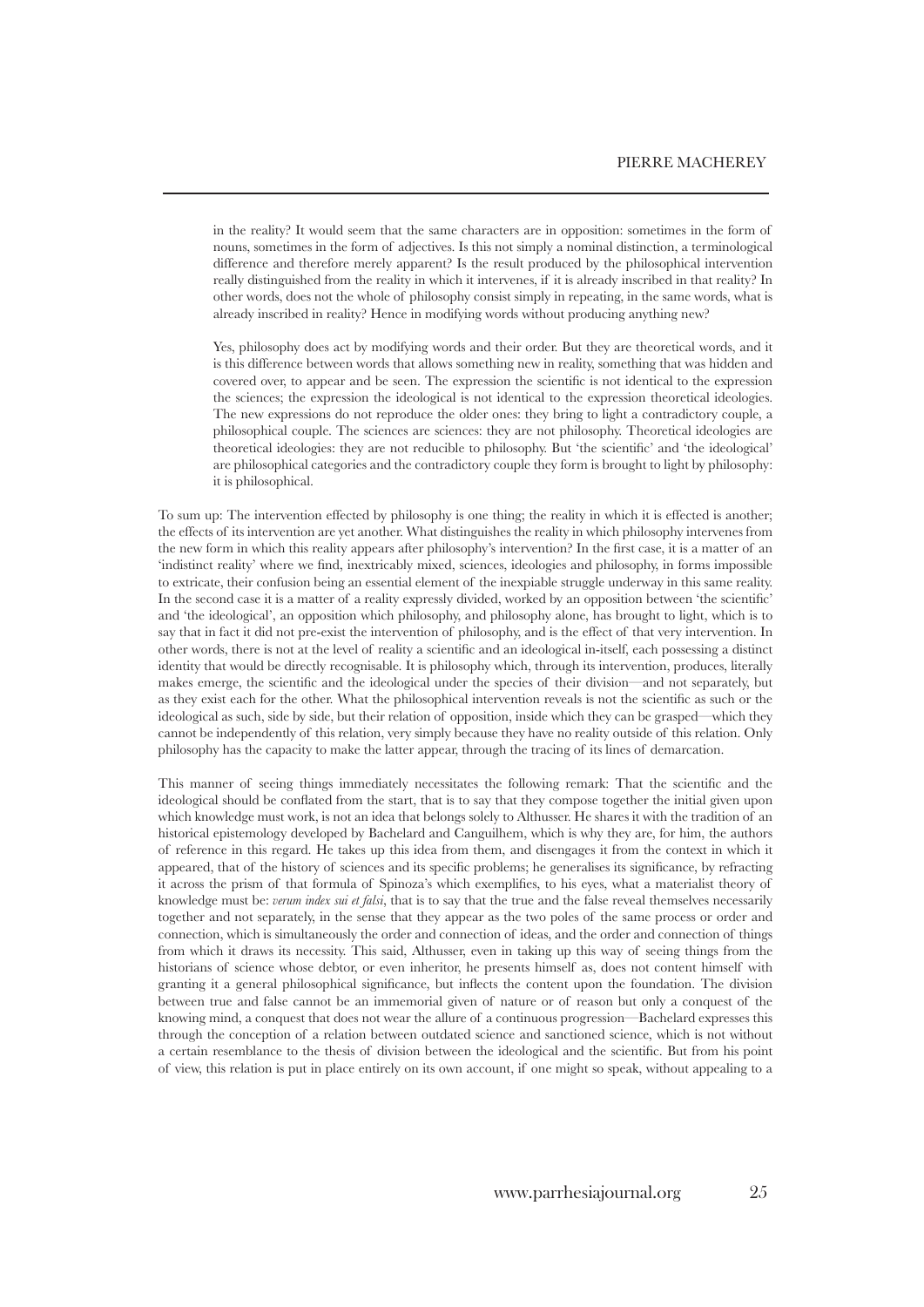## ON THE CONCEPT OF THE SPONTANEOUS PHILOSOPHY OF SCIENTISTS

third instance—it is the history of scientific knowledge which, through its detours and its projections, ceaselessly makes new problems emerge, and ends up putting in place systems of cognitive apprehension of the world. The latter, in making themselves known as true, reject at the same moment all the prejudices that they have had to eliminate in order to constitute themselves with sufficient force so as to impose this recognition—which is the secret of the epistemological break, from which the scientific spirit proceeds. Now, in declaring that the intervention of philosophy is necessary in order to decide the ideological of ideologies and the scientific of sciences, the ideological and the scientific being specific productions and not simple properties of ideologies and sciences which would only have to be extracted or derived from their already given realities, Althusser displaces the analysis onto a completely other terrain, which is no longer that of the history of sciences—even one rooted in a social context overflowing the limits generally imparted to the activity of knowledge—but that of politics. His message in brief is thus as follows: cognitive practices do not suffice to trace, spontaneously, the lines of demarcation that permit a theory to acquire its material autonomy in disengaging itself from the relations of domination imposed by idealism; for that, what is indispensible is a taking sides [*prise de parti*] which only philosophy is capable of, in so far as it is this operation of taking sides that defines it. Whence the question: In assigning this role of supreme instance to philosophy, doesn't one re-establish in the development of knowledge a certain dimension of transcendence, rather than abandoning oneself to the intrinsic necessity of its history? Perhaps it is here that the theoreticist error resides, the error which Althusser worried about in 1974 at the very moment when he published 'Philosophy and the Spontaneous Philosophy of Scientists, 1967', that is to say the text where this error was allowed its most free rein, in allotting to the philosophical intervention, whose anticipated issue was political, this pre-eminent role: This theoreticism was, as opposed to a vulgar scientism, what one might call a philosophism, that is to say an absolute confidence in the impartial mission of philosophy.

This difficulty, and the gap that separates his position from that of the historical epistemologists who he declared as his inspiration, however, was not apparent to Althusser in 1967 when he gave his introductory Philosophy Course for Scientists. Why? Doubtless because he was really thinking of other things, upon which all his attention was fixed. This is what can be understood in reading thesis 25, in the second lecture, where the spontaneous philosophy of the scientists is defined:

In their scientific practice, specialists from different disciplines 'spontaneously' recognize the existence of philosophy and the privileged relation of philosophy to the sciences. This recognition is generally unconscious: it can, in certain circumstances, become partially conscious. But it remains enveloped in the forms proper to unconscious recognition: these forms constitute the 'spontaneous philosophies of scientists' (SPS).

Here the idea emerges that the practice of scientific knowledge is haunted by philosophy, and this most often unknowingly, unconsciously. This returns us to a theme we have already encountered: Philosophy is not before us, as something additional, as an external instance which, under certain conditions, comes to add itself to what is already given to knowledge, but, always already there, it is behind us; in some way it is, on the level of theory, our unconscious. From this point of view, if the intervention of philosophy brings with it a transcendent dimension, it is precisely in so far as it overflows the proper plane of consciousness. Philosophy represents in the order of knowledge a principle of radical alterity, the irruption of obscure forces that, by definition, we are not master of; consequently, it alone can grasp these forces. The theoreticist error was fundamentally that of believing that the philosophical operation took place entirely on the conscious level, whereas its issue decided itself on a more profound, more hidden plane, in the play of forces that are obscure by definition. Whence a conception of philosophy that haunted Althusser right to the end of his life, which reduced it to an attempt at a psychoanalysis of knowledge, in a sense that has little in common with Bachelard's psychoanalysis of knowledge. Where is the difference? For Bachelard, the point of attack of the psychoanalysis of knowledge is the imaginary, with its lazy archetypes, which reduce the mind to its immemorial schemata of reality-interpretation whose true terrain is poetry. For Althusser, who never ceased repeating that philosophy had no history, which is another way of saying that it ceaselessly turns in a circle, this circle was indeed concerned with immemorial forces that haunt all human activities, including those unfolding on the field of political action—but these forces have